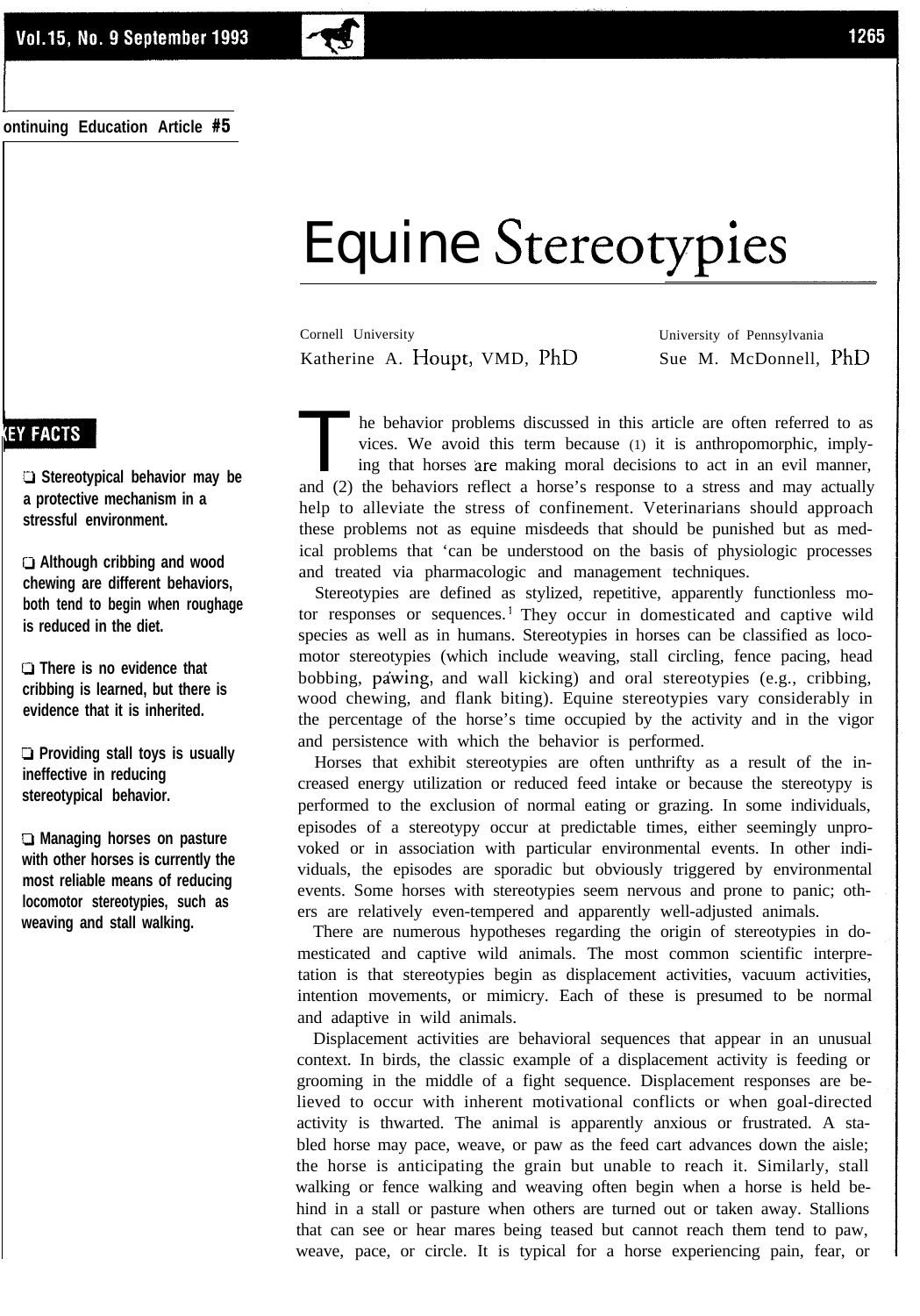stress to paw, yawn, circle, weave, eat wood or dirt, or bite itself (flanks, chest, knees, or shoulders). Most displacement behaviors subside as the stressful environmental conditions resolve.

Vacuum activities are behaviors that occur in the absence of a stimulus. A classic example is elaborate nest-building behaviors in caged birds with no access to nesting materials. In horses, head shaking and head bobbing have been interpreted as vacuum activities aimed at nonexistent insects. Habitual vacuum activities are behaviors that were initially evoked by a meaningful stimulus (e.g., skin parasites in the case of flank biting) but that persist after the stimulus ceases.

Intention movements are abbreviated initial portions of behavior sequences. Stall circling or fence walking may initially result from thwarted attempts to escape confinement. Over time or even in the same escape episode, the distance traveled while circling or stall walking may gradually decrease; the horse just paces one side of the stall or just back and forth at the pasture gate. Eventually, the horse may only weave; weaving thus is apparently the final condensation of the pacing or circling and can be interpreted as an intention movement of walking or pacing. In a hungry horse, pawing may be an intention movement of the sequence of uncovering forage or of movement during grazing.

Mimicry involves stereotypies that may evolve by observational learning. Abundant but inconclusive anecdotal evidence supports the belief that stereotypies tend to develop in association with exposure to other horses that engage in the activities.

Finally, some stereotypies can be induced by drugs. This fact suggests possible mechanisms of development. Apomorphine is an opiate that acts as a dopaminergic agonist and stimulates the emetic center. Although horses do qot vomit after receiving apomorphine, locomotor stereotypies and yawning are exhibited. Most normal horses that are confined to a stall will circle, pace, and/or weave when given apomorphine.

Regardless of how stereotypies arise and to what degree they are initially normal, they lead to wellestablished and aberrant behavior in domesticated or captive wild animals. The stereotypical behavior may occupy the major portion of the animal's time, often excluding or diminishing normal maintenance behaviors. Many stereotypies are maintained by inadvertent reinforcement, such as feeding a horse that paws as the feed cart comes down the aisle. A stallion's daily pacing at the stall door as he anticipates breeding time is reliably reinforced by breeding. Changing management to eliminate reinforcement or, alternatively, rewarding cessation of the behavior can effectively eliminate some stereotypies.

Isolation and stimulus deprivation increase the likelihood of stereotypies. Because noisy stereotypies often lead to attention from humans, stereotypies that produce rhythmic sound may be inherently rewarding to isolated or stimulus-deprived animals. By means of 24-hour video surveillance, I (Dr. McDonnell) observed that several horses performed stereotypies only when humans were in the barn; the handlers had the erroneous impression that the stereotypical behavior was continuous. My preliminary findings indicate that repetitious motor behavior may reinforce itself via the release of endogenous opiates.

In humans, stereotypies may be one feature of a more complex psychophysiologic disorder, such as obsessive-compulsive disorder. Stereotypies in animals may represent a similar disorder'; however, a specific diagnosis of obsessive-compulsive disorder in animals is premature in the absence of a better understanding of the neurochemical basis of such complex disorders.

Researchers determined that 15% of horses in Ontario engage in some form of stereotypical behavior (including masturbation). Until recently, spontaneous erection and masturbation were consi'dered equine stereotypies. $3$  Close observation of confined, pastured, and free-ranging horses has confirmed that all normal stallions exhibit spontaneous erection and masturbation.<sup>4-6</sup> Ejaculation actually occurs rarely. These behaviors are evident from birth through adulthood and are not affected by age or sociosexual environment. Even geldings exhibit spontaneous erection and masturbation, with reduced frequency and duration. Masturbation thus should not be considered a stereotypy in equine species.

Equine stereotypies are undesirable because they can lead to considerable damage to the animal and property. The remainder of this article considers some of the common stereotypies in horses and presents possible therapies. Further discussions of animal stereotypies, including those common in horses, have been published. $^{1,7,8}$  Table I lists types of equine stereotypical behavior and Table II outlines the breed distribution of the various problems.

## **ORAL STEREOTYPIES Cribbing**

Cribbing is an oral behavior in which the horse grasps a surface (e.g., the rim of a bucket or the rail of a fence) with its incisors and then simultaneously flexes its neck and swallows air (aerophagia). Some horses grasp vertical surfaces; some press their necks against a horizontal object without using their teeth. Less commonly, a horse may extend the neck and swallow air without grasping or touching an object. Generally, one to two hours per day are consumed by cribbing.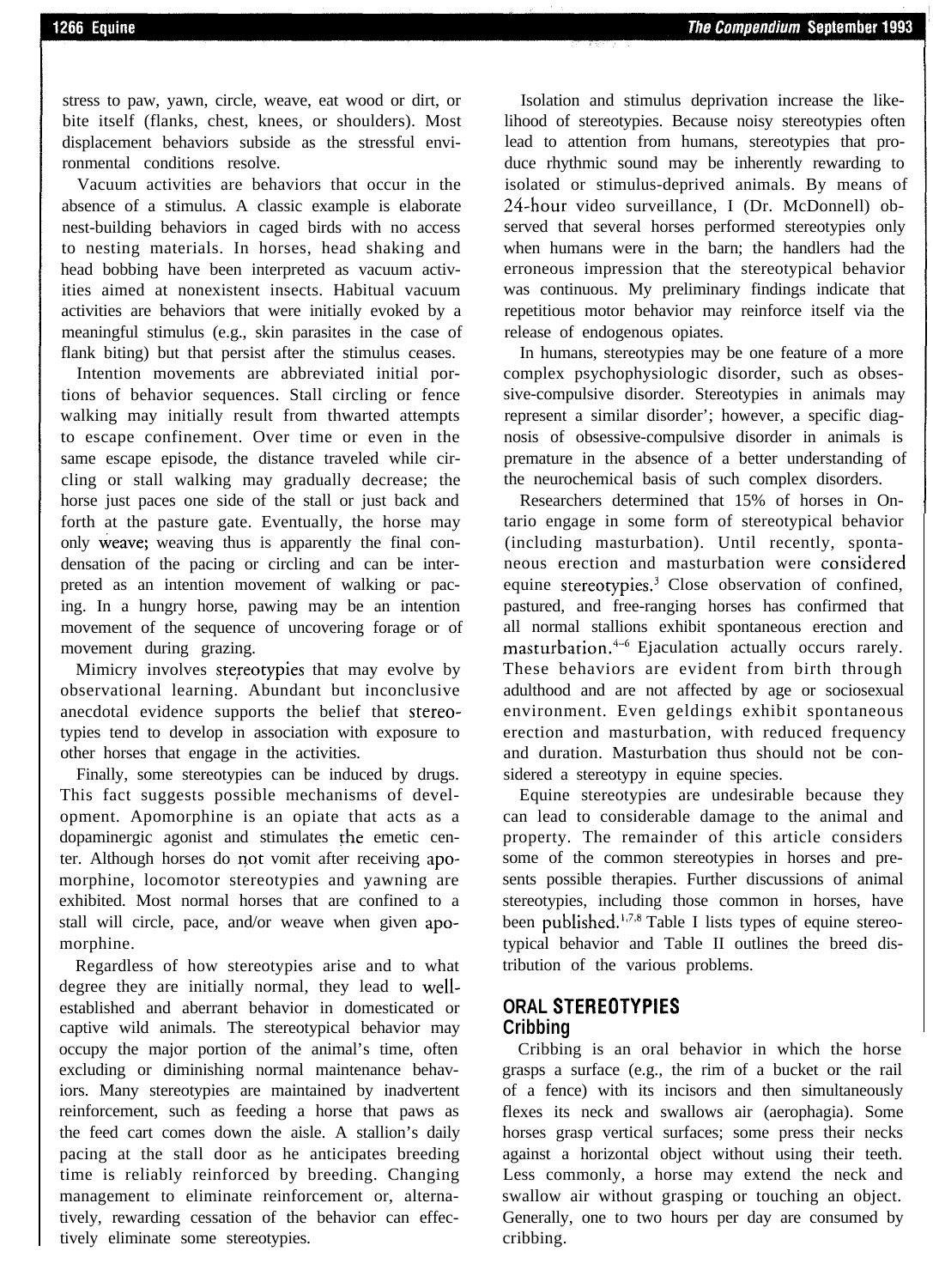| TABLE I |  |  |                                         |  |  |
|---------|--|--|-----------------------------------------|--|--|
|         |  |  | Types of Equine Stereotypical Behavior" |  |  |

| <b>Behavior</b> | <b>Number of Cases</b> |
|-----------------|------------------------|
| Self-mutilation | 11                     |
| Stall walking   | 11                     |
| Cribbing        | 8                      |
| Wood chewing    | $\mathcal{D}$          |
| Tongue play     | 2                      |
| Miscellaneous   |                        |

,'Presented to the Animal Behavior Clinic, New York State College of Veterinary Medicine, Cornell University.

Two European studies indicate that approximately 2.5% of Thoroughbreds crib. $9,10$  Some data suggest that cribbing is inherited."," The behavior apparently develops more readily in confined horses (usually near mealtime) but also occurs in pastured horses. Anecdotally, cribbing has been reported immediately after ingestion of concentrates or before a meal (if feeding time is delayed). Cribbing has been associated with colic, and swallowed air has been incriminated as a possible cause for the pain. Figure 1 depicts a related behavior that, like cribbing, occurred after the horse ate grain.

There are substantial anecdotal reports (but no experimental, objective evidence) that cribbing is modified by learning. A horse generally first cribs during exposure to a cribbing horse. Particular methods of cribbing are apparently learned from other horses. Because they are very oral and are teething, young horses may be more likely than adults to learn cribbing from other horses. Learning to crib may be contingent on genetic predisposition-a horse that has inherited the disposition to crib will begin the behavior when it sees another horse cribbing. Alternatively, the environment that causes one horse to crib may elicit cribbing in other horses.

There are various general approaches to the treatment of cribbing. The following approaches are discussed here: elimination of surfaces to grasp, punishment, surgery, and pharmacologic treatment.

### *Elimination of Inviting Surfaces*

Cribbing may be reduced by painting surfaces with an unpalatable substance or electrifying fence rails and other horizontal surfaces. A cribbing muzzle that allows grazing and drinking but prevents grasping of a surface with the incisors usually inhibits cribbing; aerophagia may continue.

## *Punishment*

The most common method used to reduce cribbing is a strap around the throat that exerts pressure

|                          | TABI F II                                 |  |  |  |
|--------------------------|-------------------------------------------|--|--|--|
|                          | Breed Distribution of Equine Stereotypies |  |  |  |
| and Aggressive Behavior" |                                           |  |  |  |

| <b>Breed</b>  | Number of Cases<br>Involving<br>Stereotypies | Number of Cases<br>Involving<br>Aggression |
|---------------|----------------------------------------------|--------------------------------------------|
| Quarter horse | 15                                           | 11                                         |
| Thoroughbred  | 8                                            | 14                                         |
| Arabian       | 5                                            | 0                                          |
| Appaloosa     | $\theta$                                     | 5                                          |
| Morgan        | 4                                            | 3                                          |
| Standardbred  | $\mathcal{D}_{\mathcal{L}}$                  | 3                                          |
| Other breeds  | 3                                            |                                            |
| Donkey        |                                              |                                            |

"Cases presented to the Animal Behavior Clinic, New York State College of Veterinary Medicine, Cornell University.

when the horse arches its neck and attempts to swallow air. A strap with spikes may punish more effectively. A horse with a cribbing strap may continue to grasp objects, but aerophagia is reduced. Shock has been used to punish cribbing.'\* Commercially available electronic dog-training collars can be adapted to fit the equine neck and can be remotely controlled so the horse does not associate punishment with the presence of a human. I (Dr. McDonnell) have observed that the use of dummy collars before and after training may prevent the association of punishment with the collar itself.

#### *Surgical Approaches*

The various surgical treatments for cribbing include buccostomy, spinal accessory neurectomy (9th cranial nerve), myotomy or myectomy of the ventral neck muscles, or a combination of partial myectomy and spinal accessory neurectomy. The success rates of these treatments vary from  $0\%$  to  $70\%$ .<sup>13-19</sup> Cribbing often recurs.

#### *Pharmacologic Treatment*

Theoretically, horses must derive some pleasure from cribbing; otherwise the behavior would not be sustained. Cribbing may lead to the release of endogenous opiates and thus produce pleasure. Opiate receptor blockers (e.g., naloxone hydrochloride at a dose of 0.02 mg/kg) stop horses from cribbing for 20 minutes following a 20-minute latency period. Intravenous naltrexone  $(0.04 \text{ mg/kg})$ , another opiate blocker, suppressed cribbing for two to seven hours.<sup>20</sup> Cribbing is suppressed only while the opiate antagonists are present; the short half-life and expense of these drugs have made long-term opiate receptor blockade impractical.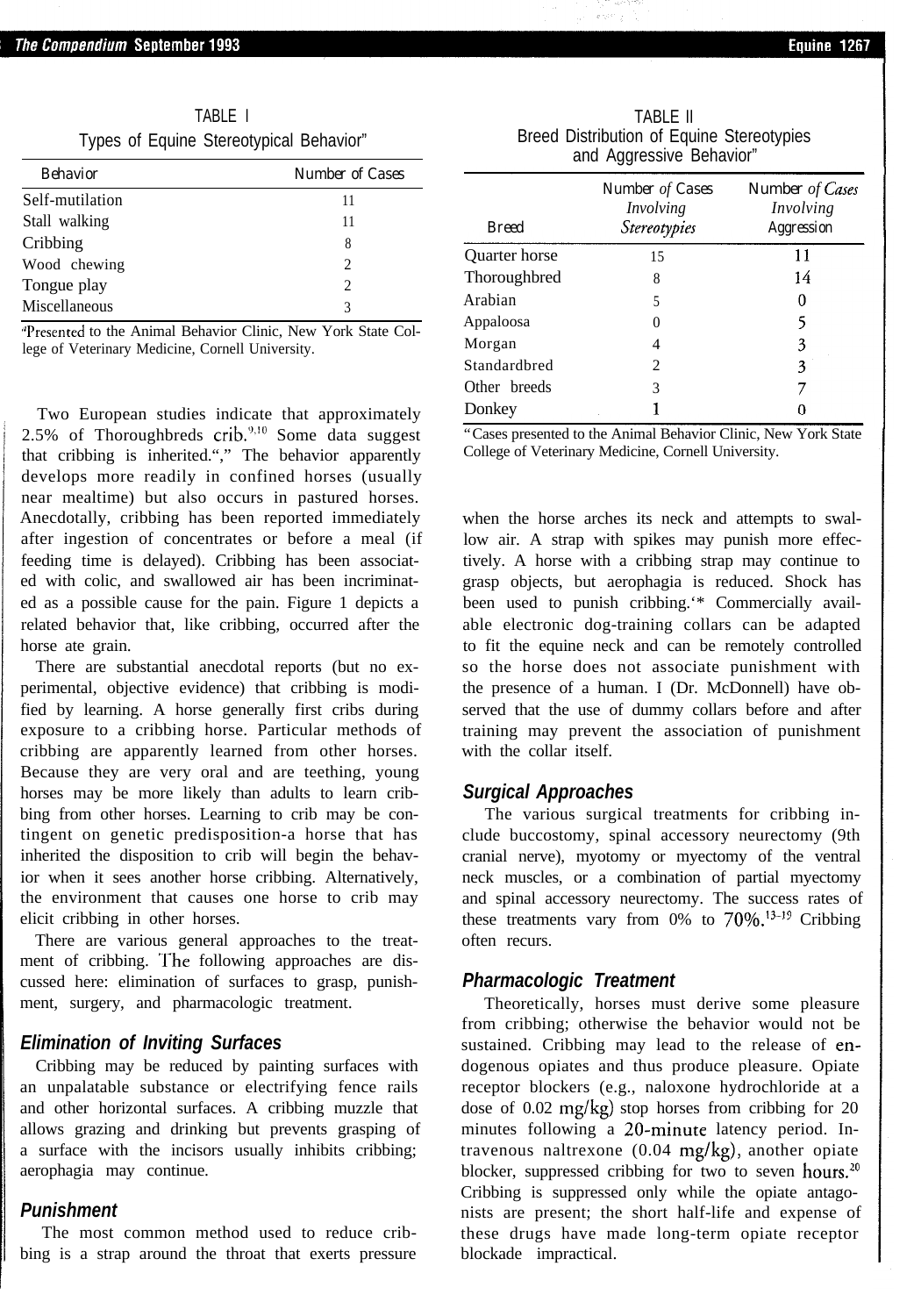

**Figure 1-A** novel type of stereotypy involving a horse' pressing its neck around a horizontal bar.

### Wood Chewing

Wood chewing is different from cribbing in that the wood is actually torn away or ingested and that air is not swallowed. Wood chewing may be a stereotypy or may reflect a normal effort to satisfy nutritional requirements. Horses that chew wood thus cannot be categorically classified as exhibiting a stereotypy. Some cases of wood chewing cease immediately if the diet is changed (e.g., if salt is made available). Highly concentrated or pelleted diets and infrequent meals increase the incidence of wood chewing.<sup>21,22</sup> Indigestible roughage may play a role in the diet-feral horses as well as well-fed pastured ponies ingest trees and shrubs even when grasses are freely available,. Wood chewing increases in cold and wet weather<sup>23,24</sup>; this suggests a survival value in ingesting shrubs in the winter, when little else is available.

Traditional methods for reducing wood chewing include eliminating wood surfaces, covering them with metal or wire, treating them with unpalatable substances, or muzzling the horse with a grazing basket. Providing more roughage and less concentrate in the diet is advisable, as is providing salt and minerals ad libitum. An increase in exercise may reduce wood chewing.<sup>25</sup>



**Figure** P-Lesions produced by self-mutilarion.



Figure 3—Time budget of a flank-biting stallion, based on 14 consecutive days of observation. Illustrated is the mean time spent in each activity per 12-hour sample (7 PM co 7 AM).

## Self-Mutilation

Self-mutilation is a serious behavior problem that occurs more frequently in stallions and varies with breed and among families. The most common form involves biting the flanks or (more rarely) the chest and limbs; there may be simultaneous squealing and kicking.<sup>26</sup> The signs mimic those of acute colic but without progression to rolling or depression.'- Rare forms of self-mutilation include lunging into walls and banging the head against objects. Self-mutilation may originate as a displacement activity related to stress, frustration, or fear. Some stallions begin self-mutilation when moved to stables with other stallions, when moved to isolated stables, or when within sight of (but denied contact with) mares. Figure 2 depicts the effects of self-mutilation. Figure 3 illustrates the time spent in self-mutilation and other activities.

Manipulation of the social environment, even if by trial and error, may reduce self-mutilation. A stallion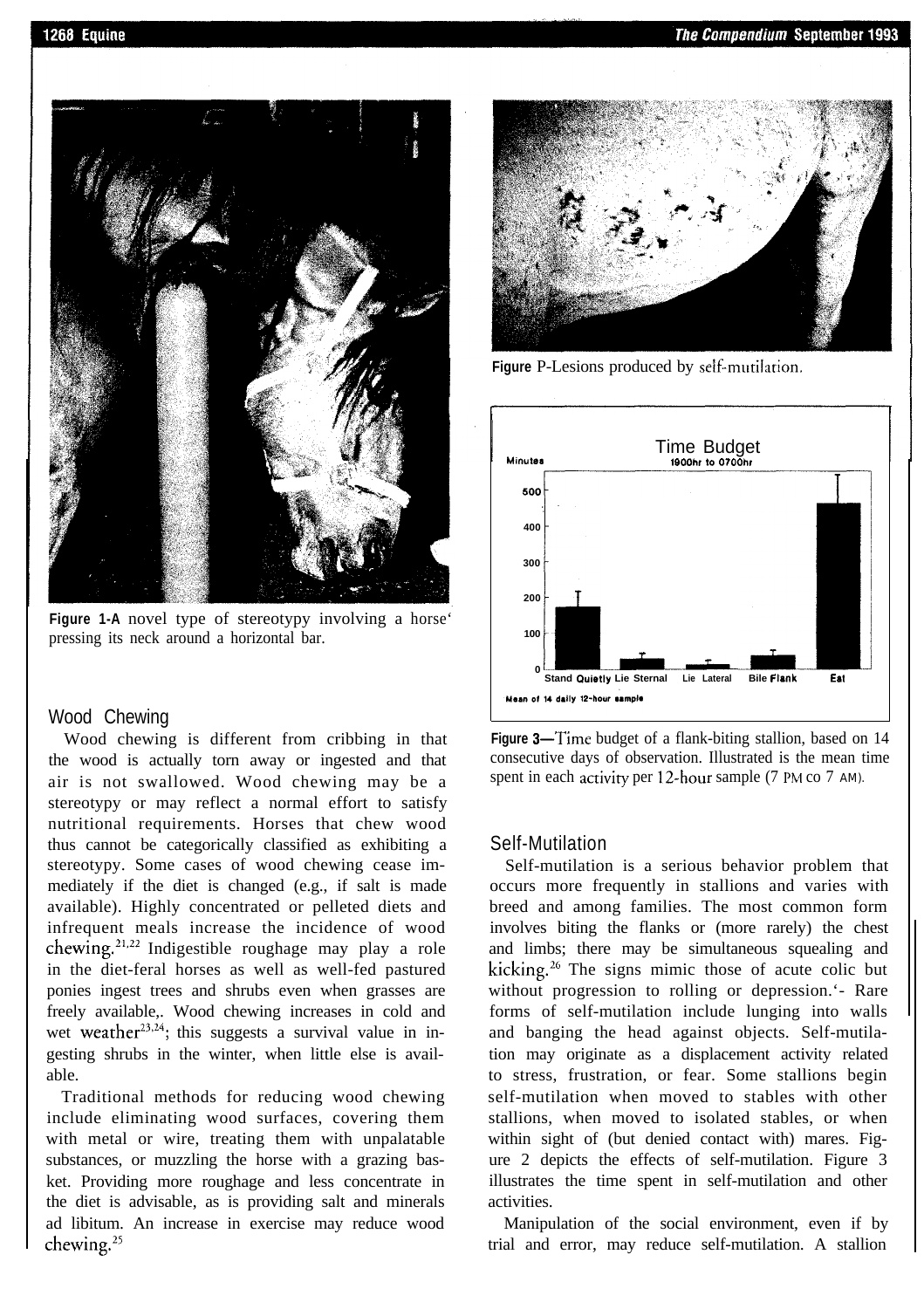that self-mutilates in the stable may improve during pasture housing with other horses, particularly mares. A stall companion (e.g., a donkey, goat, or rabbit) may be helpful. Removal of other stallions from the environment is useful. Because any change may be initially stressful, one change should be made and left in place for a minimum of two weeks in order to appraise the effect on the horse's behavior.

Physical restraint, in the form of a muzzle or head cradle, is commonly used to inhibit flank biting. A muzzled horse usually continues to swing its head, thus continuing to inflict injury. Similarly, a horse wearing a cradle usually keeps turning its head as far as possible, inflicting new sores from contact with the restraining device. The horse may kick humans or objects.

Castration usually reduces and sometimes eliminates self-mutilation. Geldings that self-mutilate are often those that exhibit other stallionlike behaviors. Some geldings only self-mutilate in the presence of mares. The opiate antagonists used to manage cribbing reduced self-mutilation in one stallion.'" Progestin treatment may reduce self-mutilating behavior, particularly in geldings. Typical dosages are as follows: altrenogest, 0.02 ml/kg/day; megestrol acetate, 65 to 86 mg/500-kg horse; and progesterone in oil,  $0.4 \text{ mg/kg/day}$ . The success rate of progestin treatment has not yet been established. As antiandrogen drugs become available, they may be useful in controlling self-mutilation in stallions.

### **Other Oral Behaviors**

Such oral behaviors as lip smacking, 'tongue playing, and lolling are largely ignored by owners unless they occur in the show ring. Dropped nose bands, tongue ties, and loose-fitting head stalls that force a horse to hold the bit have been used to control tongue lolling in saddled horses.

# **LOCOMOTOR STEREOTYPIES Circling, Weaving, and Pacing**

Most normal horses periodically circle in a stall or small paddock and occasionally walk up and down a fence and pace by the gate, especially at feeding time. Circling, fence walking, and gate pacing (Figure 4) are considered to be stereotypies if they become excessive and replace normal periods of resting or eating. Stereotypical walkers wear a trench along the fence or near the gate. Some individuals circle for hours, at a rate of several stall revolutions per minute. Most horses circle in both directions, sometimes forming a figure eight when reversing direction. Serious stall walkers lose condition, and racing or sporting performance may be negatively affected. An increase in dietary roughage may be helpful but is not



**Figure** 4-A horse exhibiting a stereotypical turn at the end of an excursion.

always effective in reducing the frequency or severity of the problem.

Weaving is a behavior in which the horse remains stationary but shifts its weight from forelimb to forelimb and swings its head from side to side (30 to 90 cycles per minute). Confinement and the presence of a barrier between the horse and a goal (e.g., proximity to other horses, feed, or freedom) are expected causes, at least initially. Horses that are in pain may weave, usually temporarily. Tying a stereotypical circling or pacing horse may lead to weaving for as much as three hours per day, There is some evidence. that the tendency to circle, pace, and weave is inherited and possibly related to endorphin production. $2,20$   $\cdot$ Some owners report that horses circle more frequently before a hunt or show. Figure 5 presents the time budget of a weaving mare; Figure 6 is the time budget of a normal mare for comparison.

Management approaches include providing more exercise, a less stressful environment, and a less concentrated ration. Stall toys are apparently effective only in young, playful horses. Stall size evidently does not influence stall walking behavior-one horse given access to an entire barn continued to circle in one corner.

A 24-hour videotape surveillance of the patient's behavior may help to assess quantitatively and objectively the severity of the problem and suggest management approaches. The diurnal pattern of the stereotypy as well as exacerbating and attenuating environmental conditions may be identified. For example, some stall circlers pause at the hay rack on each circle, periodically stopping to tear a piece of hay and quickly resume circling. One such horse was put on a complete roughage diet, with flakes of hay positioned around the perimeter of the stall. The horse stopped at each flake of hay; eventually the stall walking was transformed into a much slower, relaxed, grazinglike ambulation. Subsequent video surveillance indicated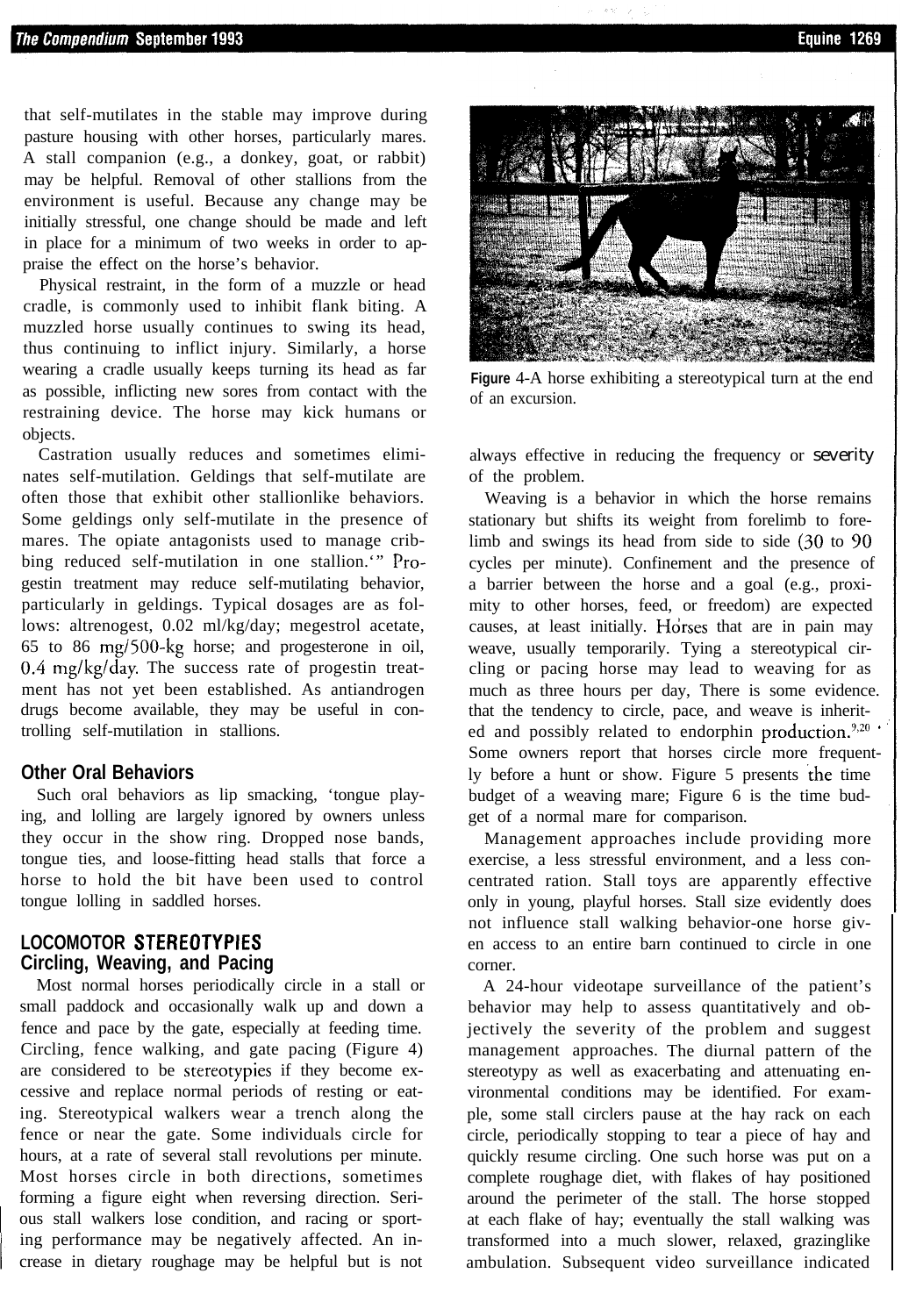

**Figure 5—Time** budget of a weaving mare, based on 14 consecutive days of observation. Illustrated is the mean time spent in each activity per 12-hour sample (7 PM to 7 AM). *SEM=* standard error of the mean.

a more than 80% decrease in time spent stall circling.

Tricyclic antidepressants that are used to treat obsessive-compulsive disorder in humans may be of therapeutic value for equine locomotor stereotypies. Preliminary results indicate relatively long-lasting positive effects in the treatment of seven horses that exhibited weaving, stall circling, and fence walking.

#### Stall Kicking

Stereotypical stall kicking involves repetitive striking of the stall walls with the hooves or hocks or stomping a hindleg against the floor with no target animal. Stereotypical kicking produces detrimental concussion of bones and joints and can damage stall walls. Stall kicking may be a form of self-stimulation or cause satisfaction from the sound niade by kicking wood. Stereotypical kicking, like pawing, often begins at feeding time, when the animal is exposed to various auditory, olfactory, and visual cues. Because it is eventually fed, the horse learns that kicking or pawing is rewarded by food and may begin to paw or kick progressively earlier.

One way to extinguish the behavior is to feed the horse frequently and only when it refrains from pawing or kicking. An example of such a regimen is onehalf cup of feed when the horse refrains from kicking for two seconds. Gradually, the criterion is raised to no kicking for 5, then 10, then 30 seconds before food is given. The training goes faster if the horse is simultaneously taught a countercommand (e.g., "stand") for a food reward. Alternatively, an animal can be put on a free-choice roughage diet with no specific meal times. Analogous, inadvertently reinforced bad habits include trailer kicking or pawing



**Figure 6—Time budget of a normal mare, based on 14 con**secutive days of observarion. Illustrated is the mean time spent in each activity per 12-hour sample (7 PM to 7 AM).  $SEM =$  standard error of the mean.

and stall kicking in stallions waiting to be bred.

Stall kicking that is not clearly associated with external reinforcement is more difficult to eliminate. Management aids include providing more turnout, providing a stall toy, padding the stall walls, and padding the horse's hocks. A rail that prevents the horse from backing into the wall may prevent hock knocking.

#### Pawing

Pawing (dragging a foot across the ground or motioning in the air) is a normal behavior that becomes a stereotypy when excessive. Horses paw in a variety of situations and with various apparent motivations: if confined, to attain proximity to another horse, to stimulate a recumbent foal to rise, in anticipation of feed, while eating grain or (more rarely) hay, when restricted from moving forward, and if in pain. Confinement can lead to apparent frustration and pawing. While confined in a box stall for training, a Standardbred stallion that had spent most of its life on pasture dug a hole 1.5 meters (four feet) deep. If dirt floors are replaced with concrete, a horse may stop pawing but may cause considerable hoof wear if pawing continues.

Some animals paw while eating grain or hay and apparently not frustrated. In its natural state, a grazing horse continually steps and nibbles. If food is presented in a stationary location (e.g., grain in a bucker or hay in a net), pawing may represent intention movements to perform the normal grazing locomotor sequence. Unless the pawing continues beyond feeding, it may not be appropriately considered a stereotypy. Pawing while restrained from moving is simi